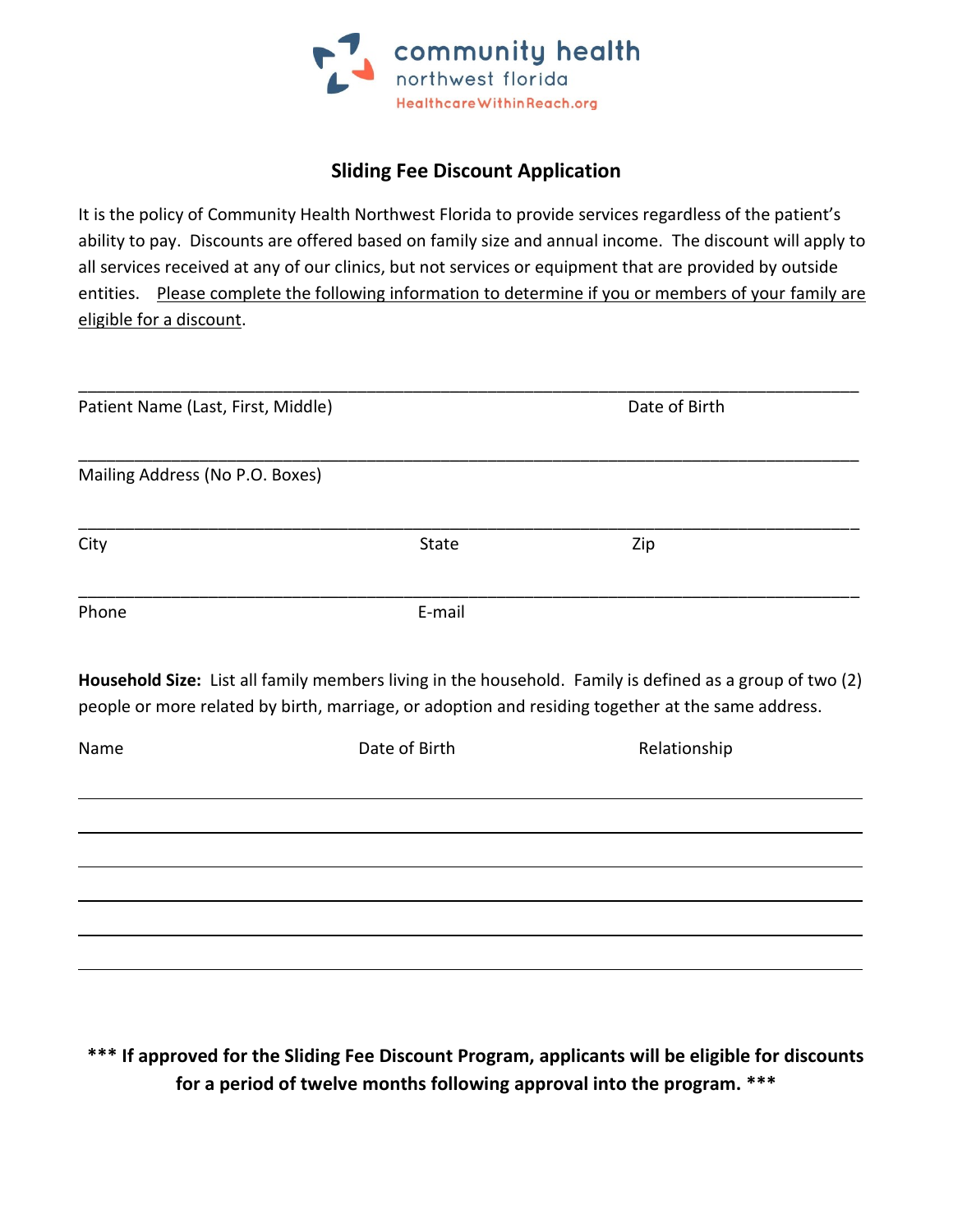

| <b>Income Documentation</b>       |      | <b>Pay Frequency</b> |                 |         |          |
|-----------------------------------|------|----------------------|-----------------|---------|----------|
| <b>Source</b>                     | (\$) | Weekly               | <b>Biweekly</b> | Monthly | Annually |
| Salaries / Wages (Self)           |      |                      |                 |         |          |
| Salaries / Wages (Spouse)         |      |                      |                 |         |          |
| Salaries / Wages (Other)          |      |                      |                 |         |          |
| Social Security Income (Self)     |      |                      |                 |         |          |
| Social Security Income (Spouse)   |      |                      |                 |         |          |
| Social Security Income (Children) |      |                      |                 |         |          |
| Child Support / Alimony           |      |                      |                 |         |          |
| Workman's Compensation            |      |                      |                 |         |          |
| Military / Veterans Benefits      |      |                      |                 |         |          |
| <b>Unemployment Benefits</b>      |      |                      |                 |         |          |
| Other Family Member(s) Income     |      |                      |                 |         |          |

Note:Adequate information is required to determine eligibility for the sliding fee discount program. Applicants must provide one of the following: recent pay stub, prior year tax return, or a letter from employer. Patients who are unable to provide any of the above documents may be required to provide a signed self-declaration of income.

I certify that the family size and income information shown above is correct. By signing this form, you are authorizing Community Health Northwest Florida to confirm income as disclosed on the application. The provision of false information by an applicant may result in dismissal from the sliding fee discount program.

\_\_\_\_\_\_\_\_\_\_\_\_\_\_\_\_\_\_\_\_\_\_\_\_\_\_\_\_\_\_\_\_\_\_\_\_\_\_\_\_\_\_\_\_\_\_\_\_\_\_\_\_\_\_\_ \_\_\_\_\_\_\_\_\_\_\_\_\_\_\_\_\_\_\_\_\_\_\_\_

\_\_\_\_\_\_\_\_\_\_\_\_\_\_\_\_\_\_\_\_\_\_\_\_\_\_\_\_\_\_\_\_\_\_\_\_\_\_\_\_\_\_\_\_\_\_\_\_\_\_\_\_\_\_\_

Signature Date Date Communications and the Date Date Date Date

Name (Print)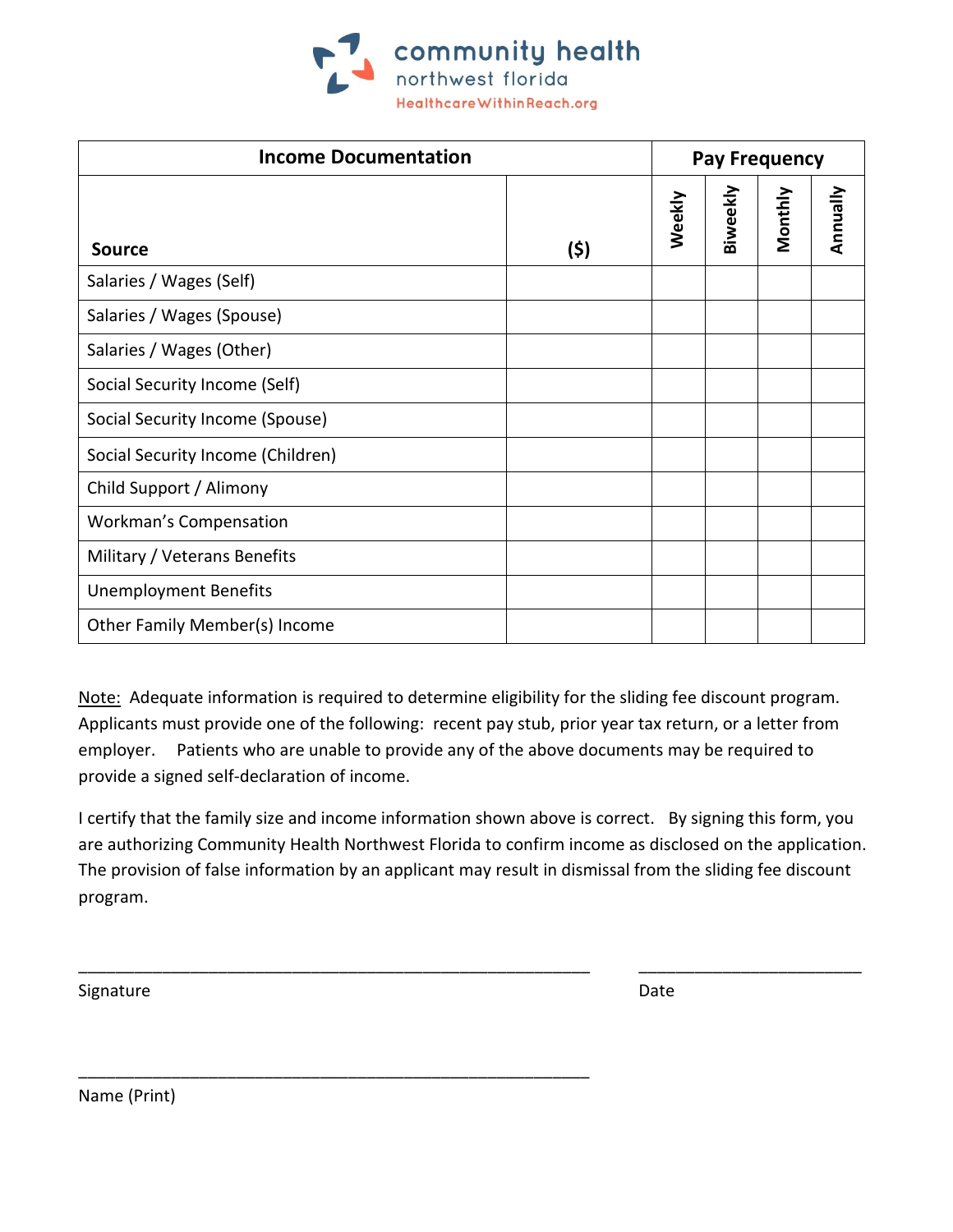

## **Determination Statement**

| <b>Eligibility Determination:</b>                                                | Approved | Denied |
|----------------------------------------------------------------------------------|----------|--------|
| If Approved, eligible for Discount Category: ___________________________________ |          |        |
|                                                                                  |          |        |
|                                                                                  |          |        |

| <b>Verification Checklist</b>                                                  | Yes | Nο |
|--------------------------------------------------------------------------------|-----|----|
| <b>Identification Verification Source:</b>                                     |     |    |
| Driver's License, State Issued ID, Passport / Visa, School Issued ID, or Other |     |    |
| <b>Income Verification Source:</b>                                             |     |    |
| Recent Pay Statement, Prior Year Tax Return, Letter from Employer, or Other    |     |    |

\_\_\_\_\_\_\_\_\_\_\_\_\_\_\_\_\_\_\_\_\_\_\_\_\_\_\_\_\_\_\_\_\_\_\_\_\_\_\_\_\_\_\_\_\_\_\_\_\_\_ \_\_\_\_\_\_\_\_\_\_\_\_\_\_\_\_\_\_\_\_\_\_\_\_\_\_\_\_\_\_\_

Comments/Notes:

 $\mathcal{L}_\text{max}$  , and the contract of the contract of the contract of the contract of the contract of the contract of

 $\overline{\phantom{a}}$ 

 $\overline{\phantom{a}}$ 

 $\overline{a}$ 

 $\overline{\phantom{a}}$ 

 $\overline{\phantom{a}}$